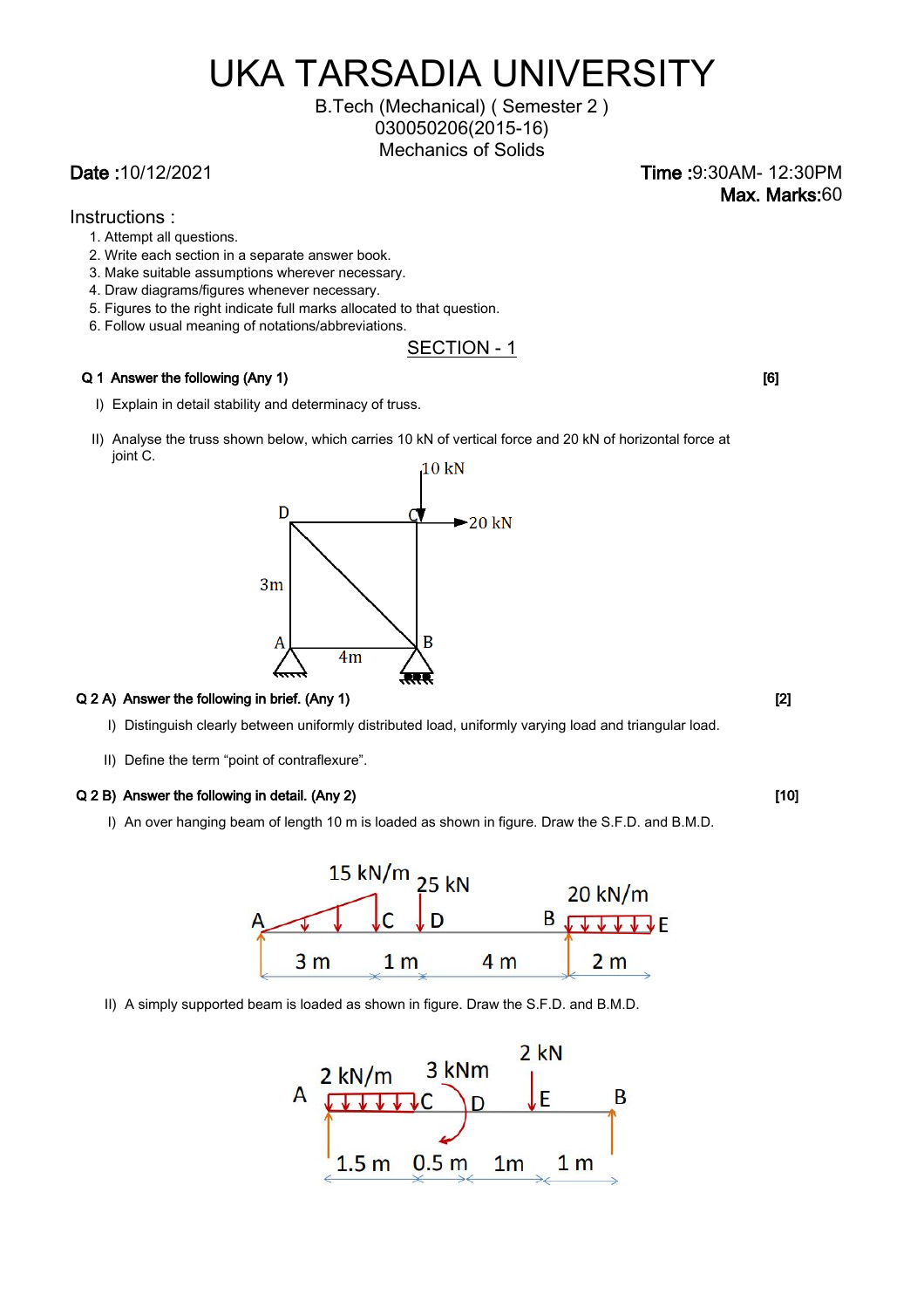III) The beam shown below is supported by a pin at A and roller at B. Draw the S.F.D. and B.M.D.



### Q 3 A) Answer the following in brief. (Any 1) [2] [2]

- I) If P = 50 kN and Q = 35 kN and the angle between two force is  $60^\circ$  then find the resultant in terms of magnitude & direction with the help of parallelogram law of forces.
- $\vert$  Explain scalar quantity and vector quantity.

#### Q 3 B) Answer the following in detail. (Any 2) [10] [10]

I) A system of forces are acting at the corners of a rectangular block as shown in figure. Determine the magnitude and direction of the the restltant force.



resultant force. hexagon, towards the other five angular points, taken in order. Find the magnitude and direction of the The forces 20 N, 30 N, 40 N, 50 N and 60 N are acting at one of the angular points of a regular

III) Explain the force system in detail.